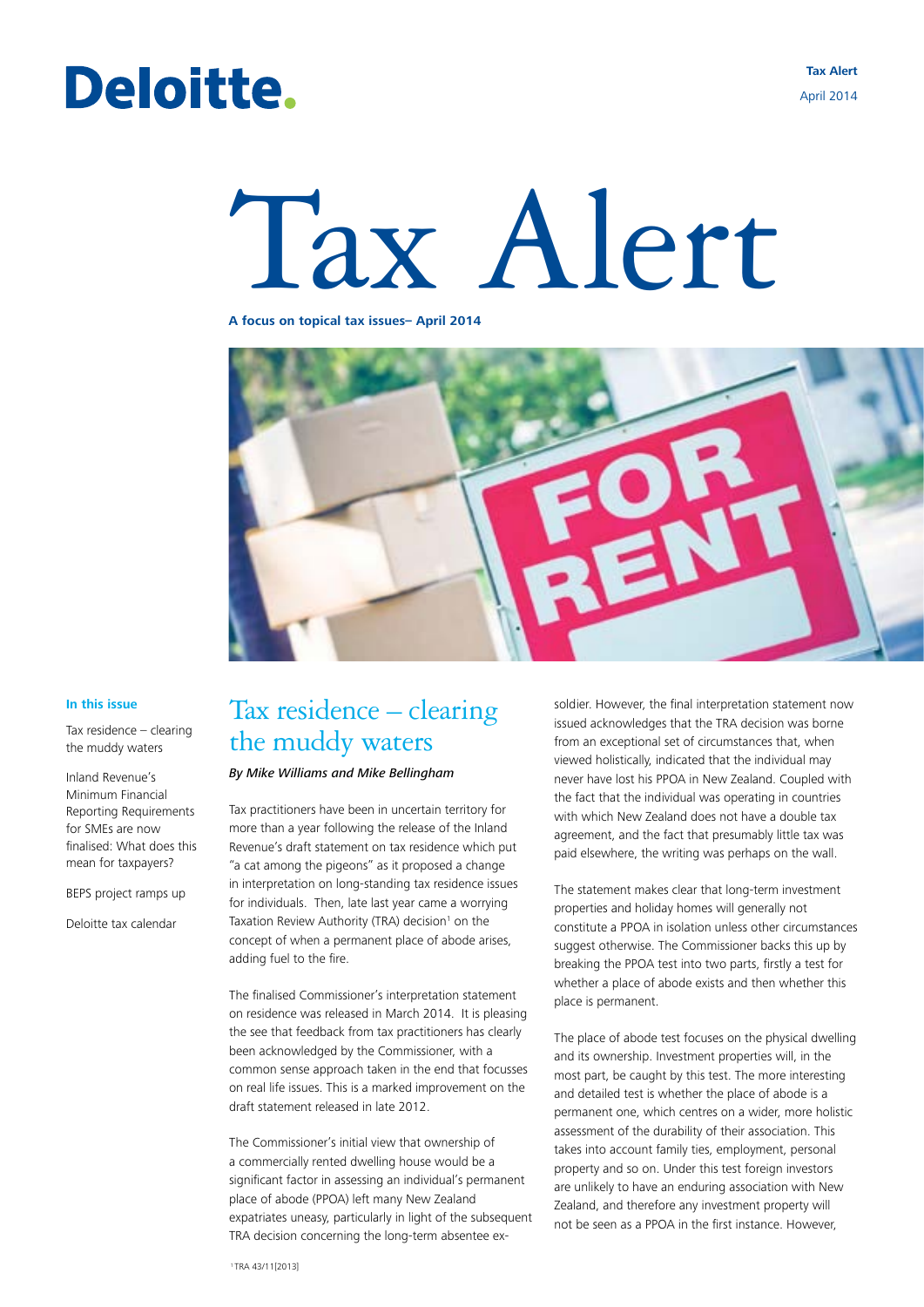

#### **Mike Williams**

Associate Director +64 (0) 9 303 0747 michaelswilliams@deloitte.co.nz



#### **Mike Bellingham**

Consultant +64 (0) 9 306 4339 mbellingham@deloitte.co.nz durability of association may be the tipping point for deciding whether New Zealanders who move overseas are still resident.

The statement goes to great lengths to outline how association with New Zealand is established, and more importantly how it can be lost. When laying the interpretation statement over the TRA decision, it becomes apparent that the case was decided mostly on the enduring relationship the taxpayer had with his children. The Commissioner goes further by adding her views on the case, stating that the regular contact with his children, coupled with the majority of his foreign income finding its way to New Zealand were key factors in considering the taxpayer was still a resident.

The statement goes to great lengths to outline how association with New Zealand is established, and more importantly how it can be lost

This is not to say that determining residence is clear cut, and a number of detailed, real world examples included in the Interpretation Statement help establish that the durability of association test is one where we must look at the picture as a whole and, most importantly, be applied on a case by case basis.

What is most pleasing to see is that the Commissioner has recognised the general unease that the TRA decision created, and has sought to put this into context when considering the various and variable factors that go towards assessing an individual's tax residence status.

The statement also provides guidance on how the PPOA rules interplay with the day-count rules, with helpful examples explaining the exact dates when a taxpayer acquires or loses tax residence.

We also have greater clarity that the absence of a dwelling will mean that individuals are able to become non-resident regardless of the duration in most cases, but forewarning that duration of absence itself is not in itself a determinative factor.

A further silver lining is a common sense approach to dealing with the concept of a "permanent home" for the purposes of determining residence under double tax agreements. The statement concedes that the rules for individuals make it "relatively easy to become a resident here, and more difficult to lose residence", but makes up for this by relaxing the view on what is considered a permanent home for double tax agreement purposes.

When the draft statement was released over a year ago, it was alarming to read the Commissioner believed that letting out your home under a short term tenancy did not absolve a taxpayer of having a permanent home available to him or her in New Zealand. This was based on a tenuous view that tenants could be cast out at a moment's notice. The final statement presents a much more palatable notion that any arm's-length rental agreements will suffice to make the home unavailable to the landlord, and thus cannot be considered an available permanent home. This means that, for those unable to cease tax residence under domestic law, there is still the comfort that reference to a double tax agreement may remove some complexity in their tax affairs. Of course, it would be difficult to dispute that a permanent home would still exist if you had relatives or close friends keeping the house warm whilst you were overseas.

All in all, the final Interpretation Statement is a welcome announcement and common sense has prevailed.

If you would like to discuss this article or have any concerns around your own residence position, please contact your Deloitte advisor

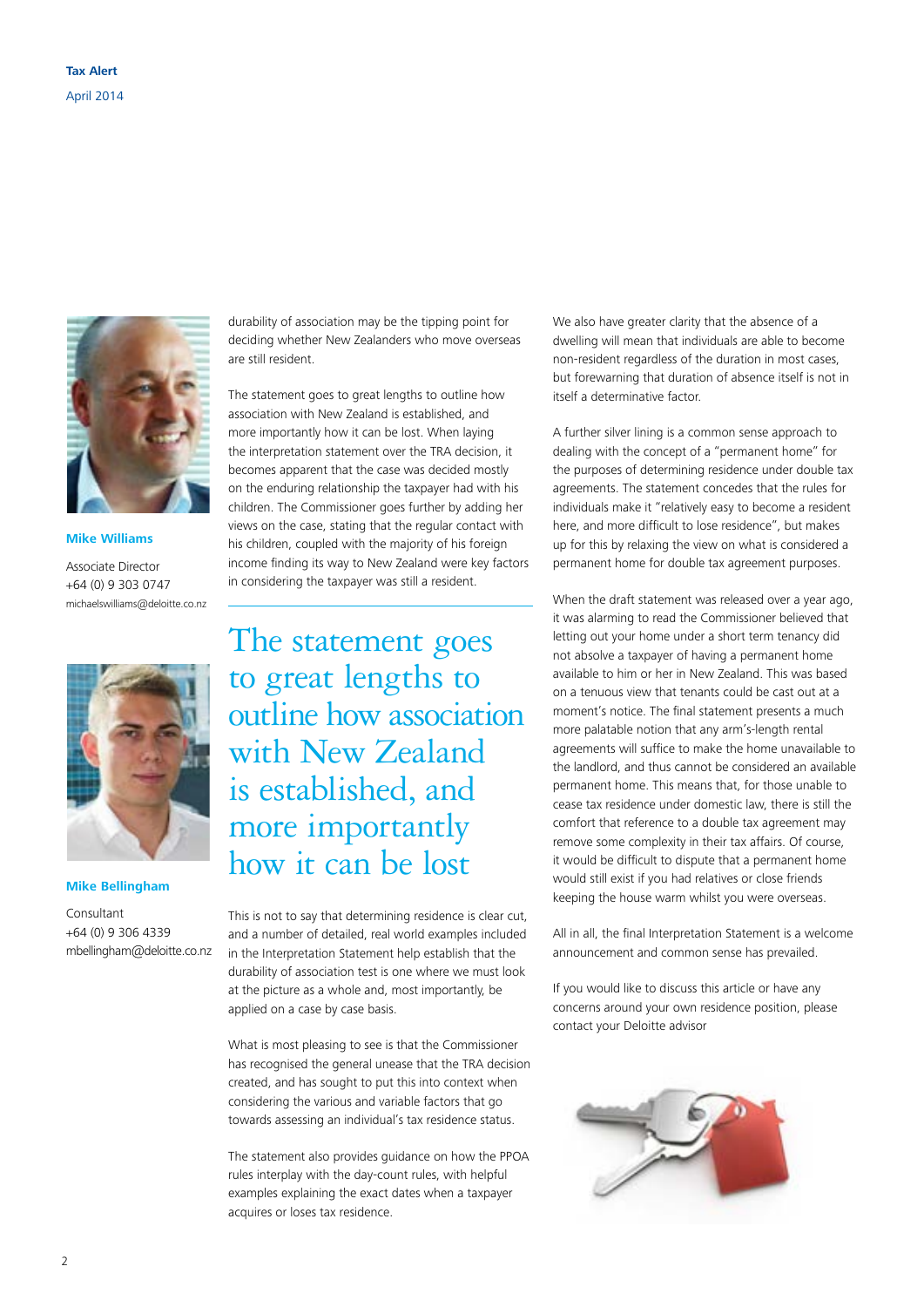

#### **Iain Bradley**

Partner +64 (0) 9 303 0905 ibradley@deloitte.co.nz

Inland Revenue's Minimum Financial Reporting Requirements for SMEs are now finalised: What does this mean for taxpayers?

*By: Iain Bradley*

The amendments contained in the Financial Reporting Act 2013 eliminate the need for many small-to-medium enterprises (SMEs) to prepare general-purpose financial statements. The intention is to reduce compliance costs for most New Zealand SMEs (approximately 95% of all New Zealand enterprises) by excluding them from the requirement to produce complex financial statements under the Financial Reporting Act.

Instead they will be required to prepare special-purpose financial statements to the minimum requirements specified by Inland Revenue. On 13 March 2014 Inland Revenue released an **[Order in Council](http://taxpolicy.ird.govt.nz/sites/default/files/2014-oic-tafso_0.pdf)** that specifies for tax purposes the minimum financial reporting requirements for companies. The taxpayers that are affected by these minimum requirements are all active companies that do not have a statutory obligation to prepare general-purpose financial statements except certain small companies that are not part of a group of companies and that do not derive income or incur expenditure in excess of \$30,000.

The original minimum requirements proposed by Inland Revenue would have actually increased compliance costs for many SMEs. A number of the more "onerous" requirements that were originally proposed have been excluded from the finalised minimum requirements. However, there are still some aspects of the finalised minimum requirements that will increase compliance costs for many companies.

The new minimum financial reporting requirements apply for periods commencing on or after 1 April 2014.

Currently under the Financial Reporting Act 1993, New Zealand companies that are not issuers, overseas companies or are a subsidiary or have subsidiaries, must prepare general-purpose financial statements if they



meet two or more of the following criteria:

- Total assets more than \$1 million; or
- Annual turnover greater than \$2 million; or
- More than 5 full-time equivalent employees.

Under the Financial Reporting Act 2013, New Zealand private companies will not have to produce generalpurpose financial statements unless they are "large", defined as:

- Total assets more than \$60 million; or
- Total revenue more than \$30 million.

However, overseas companies conducting business in New Zealand (including their branches), and subsidiaries of overseas companies, have a lower threshold of:

- Total assets more than \$20 million; or
- Total revenue more than \$10 million.

Those overseas companies and subsidiaries of overseas companies that exceed the threshold will still be required to prepare audited general-purpose financial statements and make those financial statements public by filing them with the New Zealand Companies Office.

Non-large private companies with ten or more shareholders are required to prepare general-purpose financial statements (and have them audited) unless they opt out via an appropriate shareholder resolution.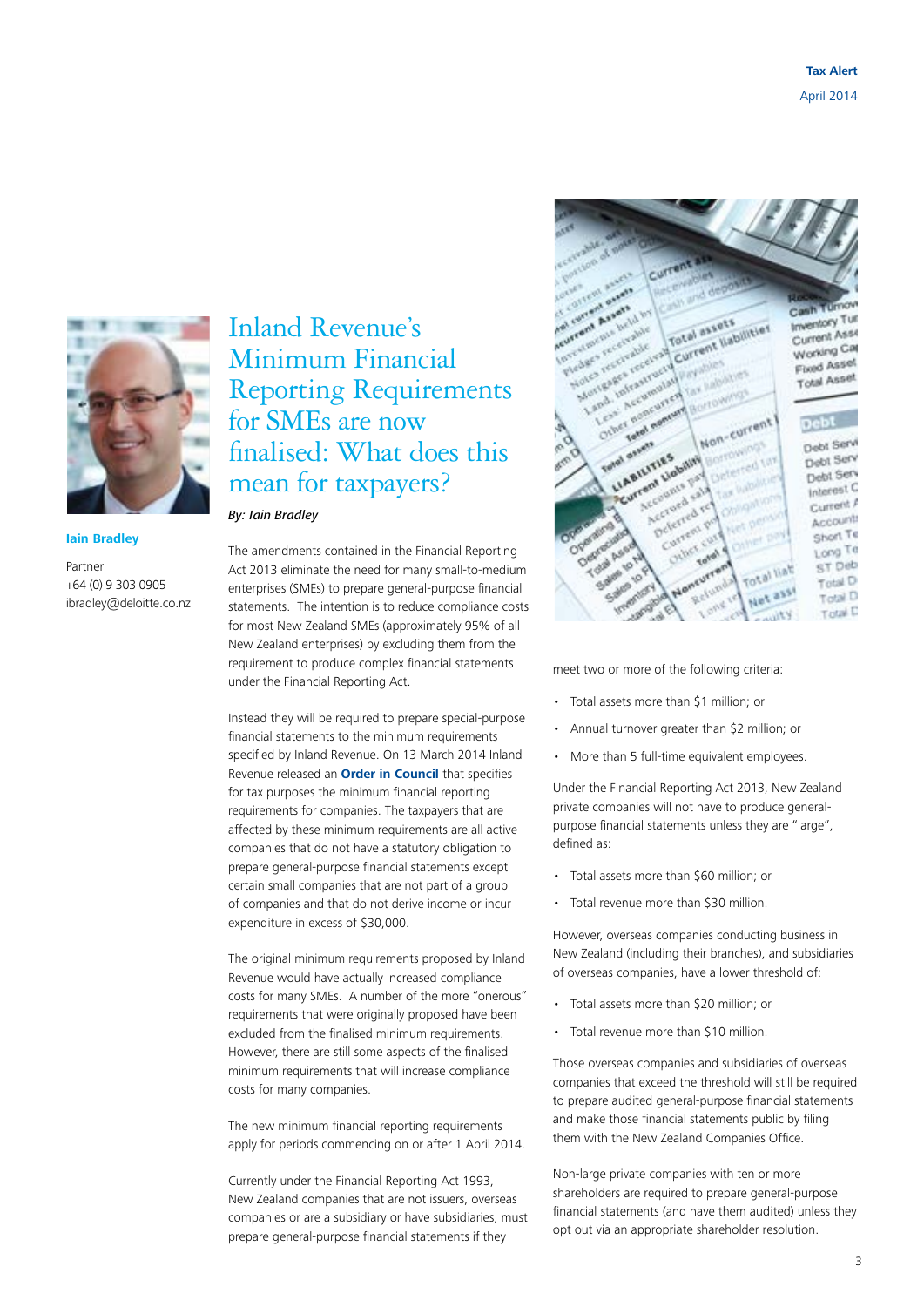Inland Revenue, as the largest user of financial statements in New Zealand, has had to give careful consideration to the level of information it needs now that the requirement for many SMEs to prepare generalpurpose financial reports is being removed. The purpose of the minimum financial reporting requirements is to ensure companies accurately determine their tax positions and complete IR 10s on the basis of appropriate financial statements.

What are the new minimum financial reporting requirements for SMEs?

#### **The minimum financial reporting requirements are as follows:**

- The financial statements must consist of a balance sheet setting out the assets, liabilities and net assets of the company as at the end of the income year and a profit and loss statement showing income derived and expenditure incurred by the company during the income year.
- They must be prepared applying double-entry and accrual accounting principles.
- The financial statements may disclose amounts using the following valuation principles:
	- 1. Tax values, when those values are consistent with double-entry and accrual accounting;
	- 2. Historical cost, when tax values are not consistent with double-entry or accrual accounting or when historical cost provides a better basis of valuation;
	- 3. Market values when market values provide a better basis of valuation than those in 1 and 2 above.
- A statement of accounting policies and changes thereto that is sufficiently detailed that a user can understand the material policies that have been applied or changed in the preparation of the financial statements.
- The financial statements must disclose whether they have been prepared on a GST inclusive or exclusive basis.
- A reconciliation of the company's financial statements and taxable income for the income year.
- An appropriately detailed taxation-based fixed asset and depreciation schedule.
- If a forester, a statement of cost of timber as at balance date and a reconciliation of movements.
- If a specified livestock owner, detail of livestock valuation methods, valuations and calculations for taxation purposes
- Comparable figures for the last year should be disclosed.
- All relevant amounts that the IR 10 form requires to be copied from the company's financial statements.
- Sufficient notes to support amounts required to be disclosed as an exceptional item on the IR 10 form.
- Interest should always be grossed up for resident withholding tax.

 $1.696$  $$^{38,20}_{1,48}$  $(7, 678)$ 16 65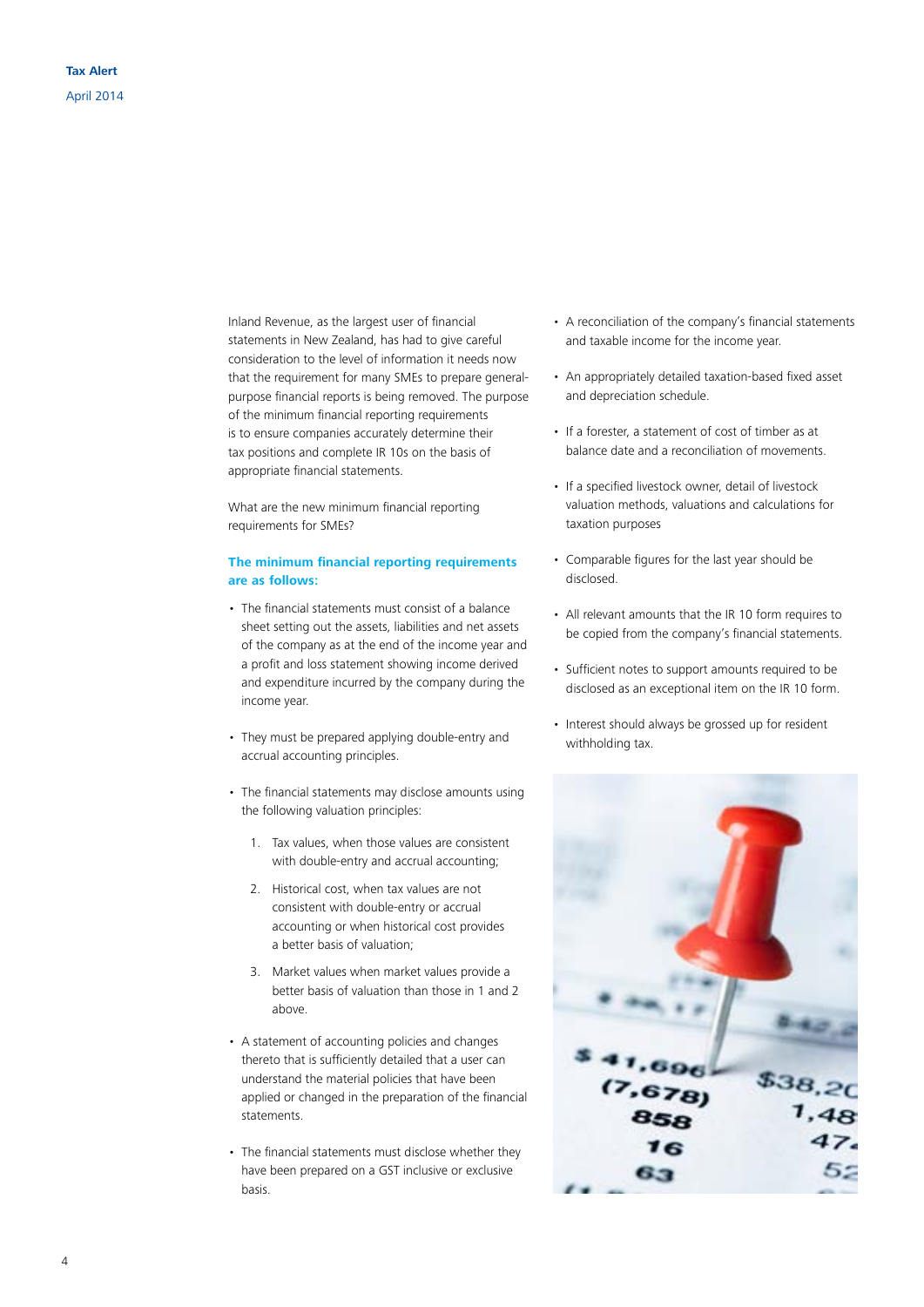- Dividends should be grossed up for imputation credits to the extent that the dividend is taxable and the credits are usable to reduce the taxpayer's tax liability for that year.
- For income years commencing on or after 1 April 2015, certain associated party transactions between the company and associated persons that are either (1) shareholders who are not companies, including individuals (including non-residents) and trusts or (2) non-resident companies, must be disclosed in the company's financial statements. This will include interest paid, loans advanced, payments for services, leases and payments for the acquisition or use of intangible property. There is also a requirement to include a reconciliation of movements in shareholders' equity and certain loans and current accounts.

These are *minimum* financial reporting requirements. Hence, financial statements can still be prepared to any level above the minimum requirements. Taxpayers will be free to include additional disclosures if they choose and to produce partially or fully GAAP-compliant financial statements in addition to complying with the minimum requirements.

#### **Deloitte comment**

The minimum financial reporting requirements released this month have removed a number of disclosure requirements that were originally proposed. The requirements removed include the requirement to track available subscribed capital and realised capital gains.

That said, there are still a number of elements of the finalised minimum financial reporting requirements that will increase compliance costs for many companies. Although the associated party transaction requirements are much reduced from the original proposals they will still give rise to additional work for many companies. This may include subsidiary companies of large corporates. If those subsidiaries are not required to prepare general-purpose financial statements then the minimum financial reporting requirements will apply to them including the associated party transaction requirements where they have, for example, transacted with non-resident companies within their wider group. Some of the information required to be disclosed will

...there are still a number of elements of the finalised minimum financial reporting requirements that will increase compliance costs for many companies.

not only be an increase over what is currently required but it will repeat information that may have been included in other tax returns such as Resident Withholding Tax returns and Non-Resident Withholding Tax returns. The Inland Revenue has acknowledged the potential complexity of associated party transaction information that will be required. The associated person rules are complicated and there are likely to be errors made despite the best efforts of taxpayers and their advisors. As a consequence, this disclosure requirement has been delayed 12 months and will apply from the 2015/16 income year. The delayed application date will give software developers more time to update their accounting software for this significant change in disclosure requirements. It also recognises the additional work that will likely be required by businesses and their advisors to provide this information. A couple of questions that must be asked are: Will the Inland Revenue actually look at all this additional information they are mandating? Will they use technology to enable them to effectively review and analyse this information? If the answer to either of these questions is no then why not simply require this information to be provided on request rather than put taxpayers to all this extra work preparing information that may go nowhere. If the answer is "yes" to both these questions, then it is probably simply a sign of the times with the increased focus on both tax avoidance and transfer pricing.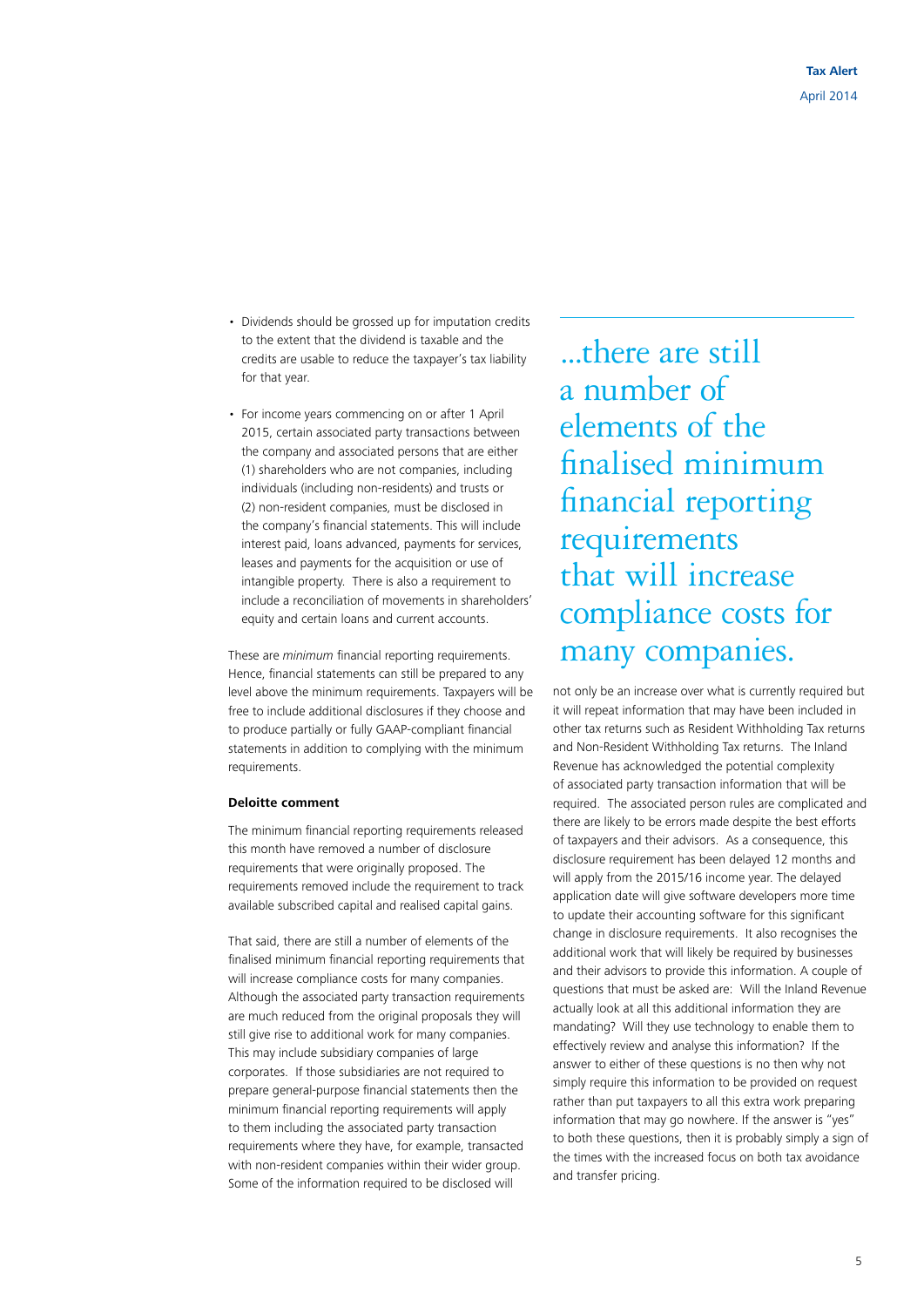OF ADDING the three week with wire and Transmitted periodicity and any in the country and cannot insight at an experienced

> Taxpayers should also be aware that the income tax treatment of certain expenditure (such as the deductibility of research and development expenditure and the deferral of deductions for research and development expenditure) refers to the accounting treatment prescribed by financial reporting standards. If the relevant financial reporting standards are not followed in the taxpayer's financial statements then this may give rise to adverse tax consequences. When this was raised with an Inland Revenue official at the time the proposal was being debated the response was that the proposal outlines *minimum* financial reporting requirements and taxpayers are welcome to adopt specific financial reporting standards (either partially or fully) in their financial statements. Therefore, if SMEs wish to fall within certain aspects of the income tax legislation they will need to adopt certain financial reporting standards and/or disclosures over and above the minimum requirements prescribed by the Inland Revenue.

> Inland Revenue officials have been participating in the New Zealand Institute of Chartered Accountants' SME Working Group which is recommending an accounting

framework for special-purpose financial statements for SMEs. We understand the framework is scheduled for release shortly and that compliance with the new accounting framework should meet Inland Revenue's minimum requirements.

ច の

Clearly the minimum requirement special-purpose financial statements prescribed by Inland Revenue are not intended to satisfy all users of financial information. Businesses with loans and overdrafts from banks and other financial institutions will likely have additional financial reporting obligations. Similarly, the proposed minimum requirements are no substitute for high quality appropriately detailed financial information which gives owners and managers of businesses the tools they need to make informed decisions about the future direction of their business.

If you would like to discuss Inland Revenue's minimum financial reporting requirements for SMEs in more detail please contact your Deloitte advisor.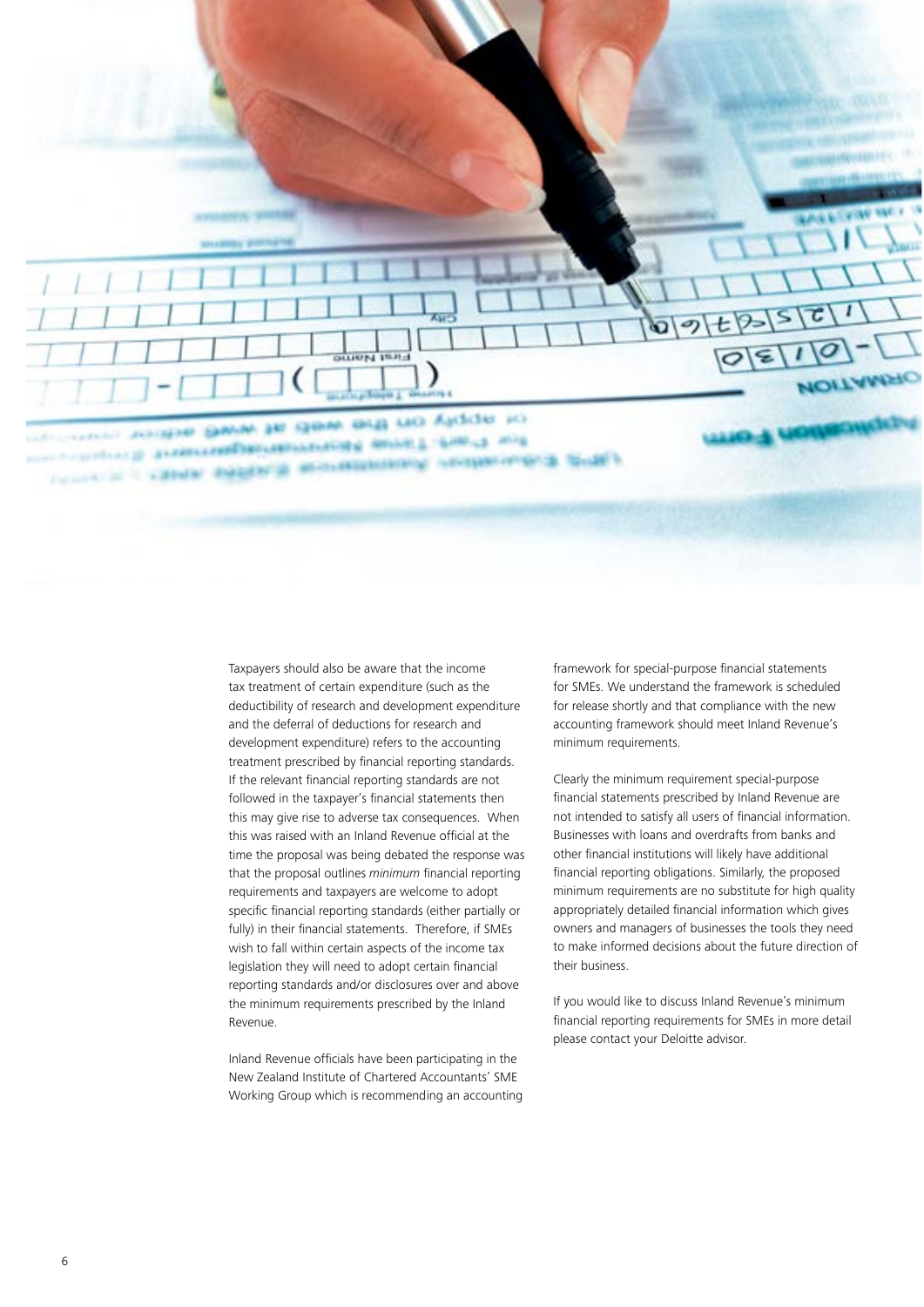# BEPS project ramps up

The Organization for Economic Cooperation and Development's (OECD) project regarding how much and where tax is paid by multinationals is ramping up. The release of the OECD's Base Erosion and Profit Shifting (BEPS) 15 point Action Plan in July 2013 was also accompanied by an ambitious timeline with phase 1 actions to be completed by September of this year. The ball has certainly started rolling in this regard with the release of several discussion drafts on three of the actions this month. We have summarised the key points from each discussion draft below.

| <b>Action 6: Treaty Abuse</b><br>(released on 14 March 2014) |     |                                                                                                                                                                                                                                                                                                                                                                                                                                                                                                                                                                                                                                                                                                                                                                                                                                                                  |  |  |
|--------------------------------------------------------------|-----|------------------------------------------------------------------------------------------------------------------------------------------------------------------------------------------------------------------------------------------------------------------------------------------------------------------------------------------------------------------------------------------------------------------------------------------------------------------------------------------------------------------------------------------------------------------------------------------------------------------------------------------------------------------------------------------------------------------------------------------------------------------------------------------------------------------------------------------------------------------|--|--|
| <b>Issue</b>                                                 |     | Treaty abuse, in particular treaty shopping, is one of the main concerns.                                                                                                                                                                                                                                                                                                                                                                                                                                                                                                                                                                                                                                                                                                                                                                                        |  |  |
| <b>Proposals</b>                                             |     | (A) Develop model treaty provisions and recommendations regarding the design of domestic rules to prevent<br>the granting of treaty benefits in inappropriate circumstances                                                                                                                                                                                                                                                                                                                                                                                                                                                                                                                                                                                                                                                                                      |  |  |
|                                                              |     | Limitation on benefits clause: A specific anti-abuse rule is proposed based on the limitation on benefits provision<br>already included in many US treaties. The rule is designed to limit treaty benefits to companies (and individuals and others)<br>with sufficient presence in the relevant country.                                                                                                                                                                                                                                                                                                                                                                                                                                                                                                                                                        |  |  |
|                                                              |     | Purpose rule: In addition to the limitation on benefits clause, the Discussion Draft proposes a broadly drafted general<br>purpose rule aimed at removing treaty benefits from income where one of the main purposes of the arrangements or<br>transaction was to obtain treaty benefits.                                                                                                                                                                                                                                                                                                                                                                                                                                                                                                                                                                        |  |  |
|                                                              |     | Determining treaty residence: The Discussion Draft proposes removing the place of effective management tie-breaker<br>clause for determining treaty residence (where different domestic rules would treat an entity as resident in two countries).<br>This will be replaced by a requirement that the competent authorities of the two countries endeavour to determine<br>residence, by reference to place of effective management, place of incorporation/constitution and any other relevant<br>factors.                                                                                                                                                                                                                                                                                                                                                      |  |  |
|                                                              |     | Minimum shareholding period re dividends: It is proposed that the reduced rates of withholding tax applicable to<br>non-portfolio dividends are restricted to shareholdings that are owned throughout a period of months that includes the<br>dividend payment. Comments are sought on what the number of months should be.                                                                                                                                                                                                                                                                                                                                                                                                                                                                                                                                      |  |  |
|                                                              |     | Withholding taxes on payments to permanent establishments (PE): A new clause is proposed to restrict relief<br>from withholding taxes on payments to a third country PE, to apply where the combined rate of tax paid by the recipient in<br>the PE and residence countries is less than 60% of the tax rate of the residence country.                                                                                                                                                                                                                                                                                                                                                                                                                                                                                                                           |  |  |
|                                                              |     | (B) Clarification that tax treaties are not intended to be used to generate double non-taxation<br>The title and preamble to the OECD Model Tax Convention will be amended to clarify that the prevention of tax evasion<br>and avoidance, specifically including but not limited to treaty shopping, is a purpose of tax treaties; countries that enter<br>into a treaty intend to eliminate double taxation without creating opportunities for tax avoidance and evasion. This title<br>and preamble will be relevant to the treaty's interpretation.                                                                                                                                                                                                                                                                                                          |  |  |
|                                                              | (C) | Tax policy considerations that countries should consider before deciding to enter into a tax treaty with<br>another country<br>It is proposed that the model tax treaty include key points for countries to consider in relation to the conclusion,<br>modification (or termination) of a tax treaty. The avoidance of double taxation remains a main objective of tax treaties in<br>order to reduce tax obstacles to cross-border services, trade and investment. However, other considerations include the<br>ability to eliminate double taxation domestically, increased risk of non-taxation, excessive taxation from high withholding<br>tax rates, increased certainty and cross-border dispute resolution for taxpayers and the ability of prospective treaty partners<br>to provide assistance in the collection of taxes and exchange of information. |  |  |
| <b>Deloitte</b><br><b>Comment</b>                            |     | One of the concerns with the wide-ranging proposals is the degree of uncertainty that will exist in applying a purpose test. It will<br>also likely be difficult to apply such a test on a consistent basis. This uncertainty will create practical issues for businesses seeking<br>to understand whether the benefits of a treaty will apply to their transactions. Comments on this draft are due on 9 April 2014.                                                                                                                                                                                                                                                                                                                                                                                                                                            |  |  |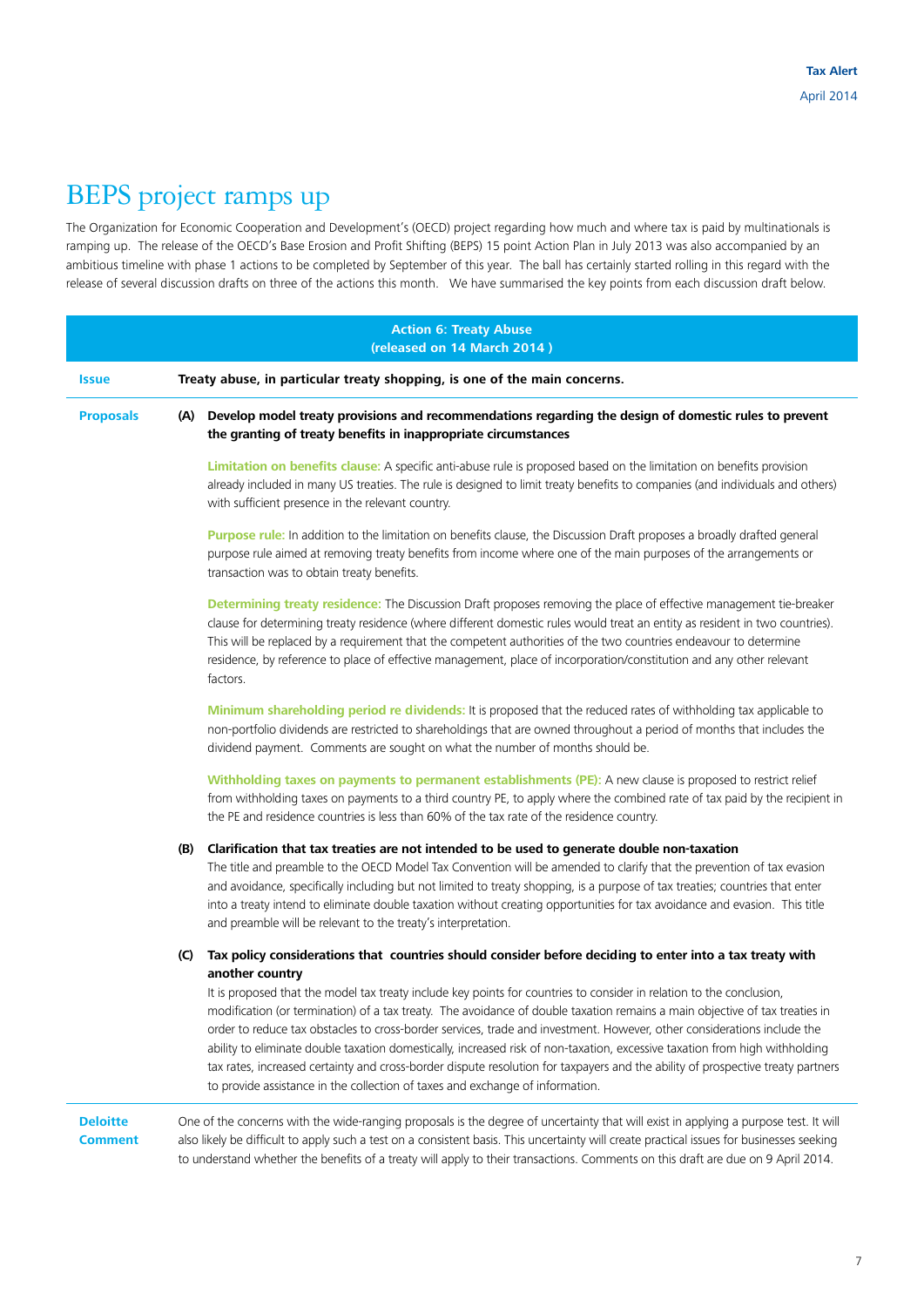|                                   | <b>Action 2: Hybrid Mismatch Arrangements</b><br>(Two documents released on 19 March 2014)                                                                                                                                                                                                                                                                                                                                                                                                                                                                                                                         |
|-----------------------------------|--------------------------------------------------------------------------------------------------------------------------------------------------------------------------------------------------------------------------------------------------------------------------------------------------------------------------------------------------------------------------------------------------------------------------------------------------------------------------------------------------------------------------------------------------------------------------------------------------------------------|
| <b>Issue</b>                      | Hybrid mismatch arrangements can be used to achieve unintended double non-taxation or long-term tax<br>deferral by creating two tax deductions for one borrowing, generating deductions without corresponding<br>income inclusions or misusing foreign tax credit and participation regimes.                                                                                                                                                                                                                                                                                                                       |
| <b>Proposals</b>                  | The discussion draft recommends neutralising hybrid mismatches on a standalone basis without reliance on counterparty<br>jurisdictions. The draft recommends countries include "linking rules" within domestic legislation: a primary rule would apply<br>whenever a mismatch arises and a secondary or defensive rule to apply in circumstances where the primary rule does not<br>apply.                                                                                                                                                                                                                         |
|                                   | Two approaches are being considered - either identify transactions which are of most concern and specifically include them<br>within the scope of the rules (e.g. hybrid instruments held by related parties), or, define exceptions from a broad rule (e.g.<br>widely held hybrid financial instruments).                                                                                                                                                                                                                                                                                                         |
|                                   | Further changes to domestic law are recommended for hybrid financial instruments (restrict dividend exemptions for<br>deductible payments and proportionate limitation of withholding tax credits) and for reverse hybrid and imported<br>mismatches (intermediate jurisdiction tax filing and information requirements).                                                                                                                                                                                                                                                                                          |
|                                   | The Discussion Draft includes a proposal for a new model treaty provision which sets out that an entity that is fiscally<br>transparent under the tax laws of either country will be treated as if it is resident in the recipient country for the purpose<br>of accessing the treaty, but only to the extent that the recipient country, in its domestic law, treats the entity as a resident<br>in respect of the income concerned (and therefore taxes it). Reference is made to the work undertaken in respect of BEPS<br>Action 6: Preventing the granting of treaty benefits in inappropriate circumstances. |
| <b>Deloitte</b><br><b>Comment</b> | • One of the challenges with hybrids has always been - which country is being disadvantaged? The OECD has tackled this<br>head-on with its view that a hybrid should be countered without asking the question at all.                                                                                                                                                                                                                                                                                                                                                                                              |
|                                   | • The proposals are likely to impact many hybrid financing arrangements between a number of jurisdictions.<br>• Given that the changes are mainly effected through changing domestic law, it can be expected that once final proposals<br>have been agreed in September, 2014, some countries may start to legislate soon thereafter. Comments are due by 2<br>May 2014.                                                                                                                                                                                                                                           |

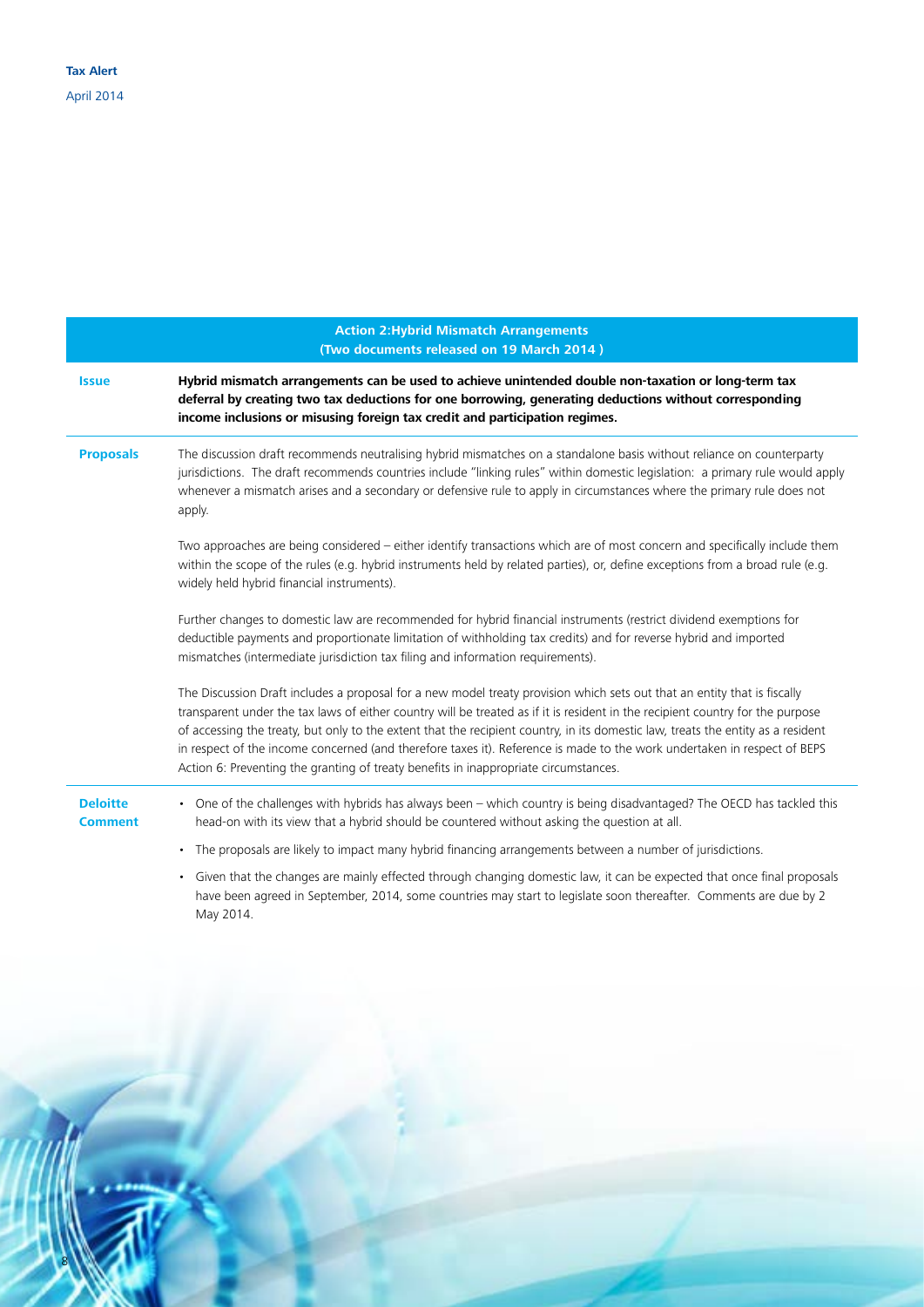|                                   | <b>Action 1: Tax Challenges of the Digital Economy</b><br>(released on 24 March 2014)                                                                                                                                                                                                                                                                                                                                                                                                                                                                                                                                          |
|-----------------------------------|--------------------------------------------------------------------------------------------------------------------------------------------------------------------------------------------------------------------------------------------------------------------------------------------------------------------------------------------------------------------------------------------------------------------------------------------------------------------------------------------------------------------------------------------------------------------------------------------------------------------------------|
| <b>Issue</b>                      | The Action Plan identifies changes in business as a result of the digital economy as one of the main threats<br>to base erosion. The main issue is the ability of a company to have a significant digital presence in the<br>economy of another country without being liable to taxation due to the lack of nexus under the current<br>international rules.                                                                                                                                                                                                                                                                    |
| <b>Discussion</b><br>points       | Unlike the previous discussion drafts - there are no recommendations as there is no current consensus view at this stage.<br>This is the most controversial issue to date because some countries want a minimalist approach whereas other countries do<br>not. Therefore, this document is intended to provide stakeholders with substantive proposals for comment.                                                                                                                                                                                                                                                            |
|                                   | The document states that BEPS tax planning in the digital economy will be significantly limited by the other actions of the<br>BEPS project in any event. However there is more that could be done to restrict tax planning in the digital economy. The<br>additional suggestions here include:                                                                                                                                                                                                                                                                                                                                |
|                                   | 1. Amendments to the permanent establishment definition,                                                                                                                                                                                                                                                                                                                                                                                                                                                                                                                                                                       |
|                                   | 2. Withholdings taxes on digital transactions, and                                                                                                                                                                                                                                                                                                                                                                                                                                                                                                                                                                             |
|                                   | Consumption tax (VAT) options.<br>3.                                                                                                                                                                                                                                                                                                                                                                                                                                                                                                                                                                                           |
| <b>Deloitte</b><br><b>Comment</b> | Tackling the fast-moving digital economy presents an enormous challenge to tax authorities around the world, making<br>it probably the hardest issue faced by the OECD. The OECD is clear that 'structures aimed at artificially shifting profits to<br>locations where they are taxed at more favourable rates, or not taxed at all, will be rendered ineffective by ongoing work<br>in the context of the BEPS project'. There are no proposals for new digital taxes, however the draft seems to imply that<br>unilateral approaches may be considered should the preferred multilateral solutions fail to reach consensus. |
|                                   | Comments on this draft are requested by 14 April 2014.                                                                                                                                                                                                                                                                                                                                                                                                                                                                                                                                                                         |

As to what this means for New Zealand, our tax rules are fairly robust already in comparison to some other jurisdictions and are continually finessed. Still, we can expect more domestic changes in light of these discussion draft once finalised. Common sense will be required so that New Zealand maintains an appropriate tax setting balance. In this regard the Minister of Revenue Todd McClay is obviously conscious of this concern recently stating "Countering BEPS helps to level the playing field. Moreover, if New Zealand suffers base-erosion due to BEPS, other taxes must increase to make up the difference, which can reduce the efficiency and competitiveness of the New Zealand economy."

The discussion documents and further Deloitte commentary is available on **[BEPS Central](https://www.deloitte.com/view/en_SG/sg/aa57099fa0b14410VgnVCM2000003356f70aRCRD.htm)** which is Deloitte's one stop shop for information on the BEPS project. Deloitte has also held recent Dbrief presentations on these discussion drafts which can be accessed **[here](http://www.deloitte.com/view/en_SG/sg/services/tax/1ad3d0613e902410VgnVCM1000003256f70aRCRD.htm)** from the Dbrief archive.

Next month: Look out for an update on Action 13: Transfer Pricing Documentation and Country-by-Country Reporting.